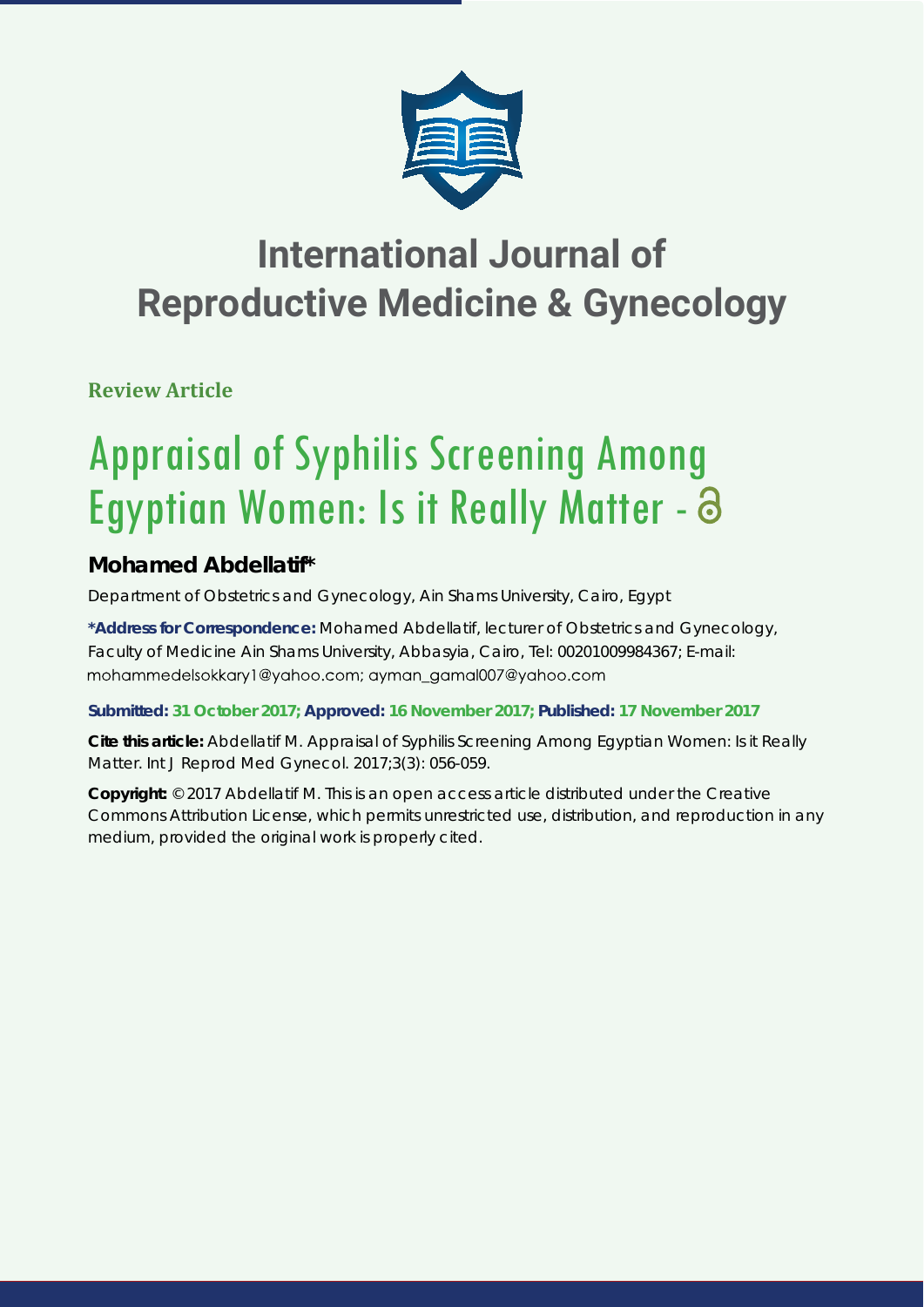#### **ABSTRACT**

**Objective:** To assess the global prevalence of syphilis among pregnant Egyptian women and the potential usefulness of universal antenatal screening among Egyptian attendees to convene a set of recommendations for clinical practice according to the Egyptian situation.

Patients and Methods: It is a population based cross sectional serological study on 12.805 pregnant women attended to Ain Shams University Maternity Hospital both antenatal and emergency obstetric units over a 5-year period (from January 2010 till December 2014). Women were assessed by Rapid Plasma Regain (RPR) and FTA-Abs tests done on serum derived from blood samples gathered by vein puncture.

Syphilis is caused by a spirochete called Treponema pallidum, which is a Sexually Transmitted Disease (STD) highly infectious in its early stages. It also passes trans-placentally from the 9<sup>th</sup> week of gestation onwards [1]. The main pathology of the disease is vasculitis [2]. Untreated maternal infection is usually responsible for adverse fetal and neonatal outcomes which comprise an elevated incidence of abortions, stillbirths, intrauterine growth restriction and preterm births compared with uninfected women [3]. Congenital syphilis syndrome includes perinatal death in 40% of infected pregnancies, deafness, multiple skin, bone, and joint abnormalities; and haematological disorders [4]. A study in the Mwanza region of Tanzania [5], had reported that 49% of women who had high-titer active syphilis (defined as a Rapid Plasma Reagin (RPR) titer 1:8 and a positive Treponema Pallidum Hemagglutination Assay (TPHA) or fl uorescent Treponemal Antibody (FTA) test result), had adverse pregnancy outcomes, compared with 11% of seronegative women. Screening and treatment of syphilis in pregnant women is important in areas with high prevalence of infection and has been advised as a potentially cost-effective and feasible intervention [6-9].

**Results:** The global rate of positive cases by RPR was 0.35% (45 cases). Of these 45 cases 4 cases were found to be FTA-Abs positives. Moreover, the screening programme found no case of vertical transmission of the diagnosed mothers.

Conclusion: This update confirmed that the evidence of benefits of antenatal screening programme for syphilis was weak as the rate of infection is too low to consider population based screening acceptable. So routine screening for syphilis should no longer be recommended among pregnant Egyptian women; however clinicians may offer screening to selected women depending on individual circumstances.

**Keywords:** Syphilis; screening

#### **INTRODUCTION**

Syphilis is caused by a spirochete called Treponema pallidum, which is a Sexually Transmitted Disease (STD) highly infectious in its early stages. It also passes trans-placentally from the 9th week of gestation onwards  $(1)$ . The main pathology of the disease is vasculitis [2]. Untreated maternal infection is usually responsible for adverse fetal and neonatal outcomes which comprise an elevated incidence of abortions, stillbirths, intrauterine growth restriction and preterm births compared with uninfected women [3]. Congenital syphilis syndrome includes perinatal death in 40% of infected pregnancies, deafness, multiple skin, bone, and joint abnormalities; and haematological disorders [4]. A study in the Mwanza region of Tanzania [5], had reported that 49% of women who had high-titer active syphilis (defined as a rapid plasma reagin (RPR) titer 1:8 and a positive Treponema Pallidum Hemagglutination Assay (TPHA) or Fluorescent Treponemal Antibody (FTA) test result), had adverse pregnancy outcomes, compared with 11% of seronegative women. Screening and treatment of syphilis in pregnant women is important in areas with high prevalence of infection and has been advised as a potentially cost-effective and feasible intervention [6-9]. The World Health Organization (WHO) recommended screening for syphilis in pregnancy and treatment with injectable penicillin, the partner must be treated as well, as a routine part of antenatal visits [10]. Ideally, the serological screening should be done during the first trimester and repeated again early in the third trimester, even in low- prevalence populations. There is observational evidence that suggests that the universal screening of pregnant women decreases the proportion of infants with clinical manifestations of syphilis infection and those with positive serologies5. Indeed, the benefits of screening all pregnant women for syphilis infection substantially outweigh potential harms [11]. Some workers have however advised a reappraisal of the practice of universal antenatal screening for syphilis having demonstrated low sero-prevalence in their antenatal population. They questioned the cost-effectiveness of this practice given its low yield [12]. Guidelines for the treatment of maternal infection recommend a single Intramuscular (im) dose of 2.4 Million Units (MU) of benzathine penicillin for the treatment of primary, secondary, and early latent syphilis and 3 doses of benzathine penicillin for late latent syphilis or syphilis of unknown duration [13]. In this study, we set out to update previously published estimates of the global numbers of women infected by syphilis and assess the potential usefulness of universal antenatal screening among Egyptian attendees to convene a set of recommendations for clinical practice according to the Egyptian situation.

#### **PATIENTS AND METHODS**

It is a serological cross sectional study performed at Ain Shams University Maternity Hospital, a central tertiary referral hospital in Cairo, Egypt. 12.805 Egyptian pregnant women were recruited over a 5-year period (January 2010 - December 2014), the case record of every pregnant woman presenting for their first antenatal clinic visit was reviewed. A written informed consent was obtained from all patients before participation. Data was collected by the means of a prepared proforma. These data included selected demographic and obstetrics information. Information on the result for screening for syphilis was also extracted. Women with incomplete data were excluded from the study.

#### **LABORATORY DIAGNOSIS OF SYPHILIS**

Venous blood (5ml) was collected from the antecubital vein of each woman into sterile tubes. The blood was allowed to retract and then centrifuged, and the serum was obtained and stored at –20°C until tested. All serum samples, test antigens and control samples were brought to room temperature (26°C) and tested by Rapid Plasma Regain (RPR) and FTA-Abs tests (Biocan Diagnostics Inc., Chino, Canada). Ethical approval to publish the results of this study was obtained from the ethics committee of ASUMH.

#### **RESULTS**

From January 2010 to December 31st 2014, 12.805 pregnant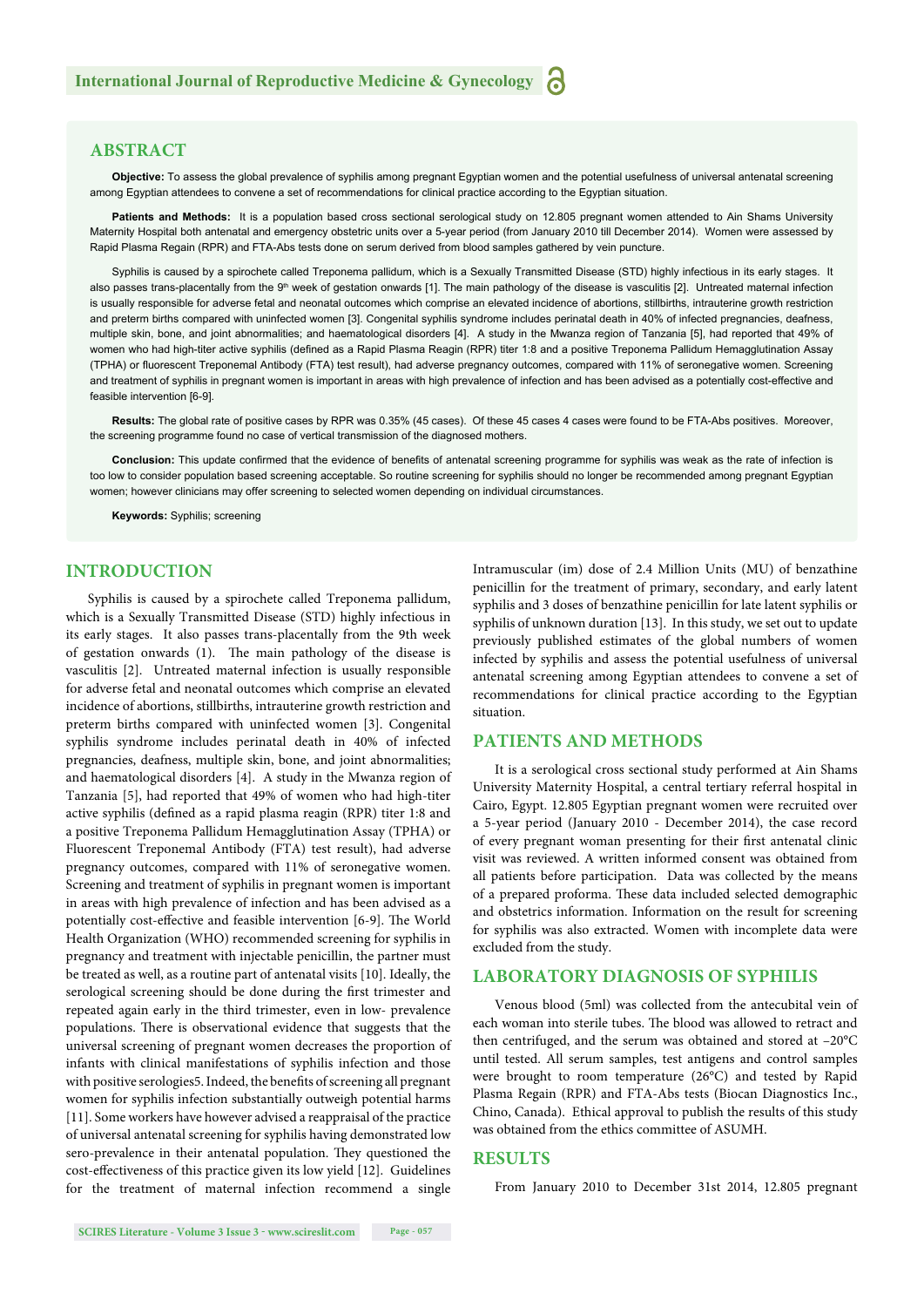#### **International Journal of Reproductive Medicine & Gynecology**

women attended antenatal care, at Ain Shams University Maternity Hospital, Cairo, Egypt. The records of the women were subsequently reviewed for the sero-prevalence of syphilis. The mean age of the women was 27.4 years  $(\pm 5.34)$  and they presented at a mean gestational age of 26.4 weeks ( $\pm$  6.36). Most of the patients were in the age group 20 to 34 years. The modal parity was 0.4. Slightly over half of the patients were in their second trimester of pregnancy. Only 45 patients were found to be reactive for syphilis giving a prevalence of 0.35% and only 4 cases were confirmed to have syphilis by FTA-Abs tests (31.2 per 100.000).

#### **DISCUSSION**

The current cross sectional study was carried out to estimate the infection rates of syphilis among Egyptian pregnant women and the need to follow the general guidelines of universal screening for the infection in the first antenatal visit. 12.805 pregnant women, who attended obstetric units, were tested over a 5-year period (from January 2010 till December 2014) at a tertiary maternity hospital, Ain Shams University Maternity Hospital. The study found that the seroprevalence during pregnancy for syphilis was 0.35% and only 4 cases were confirmed to have syphilis by FTA-Abs tests (31.2 per 100.000). Interestingly, the reported incidence was higher than some other countries, the reported incidence rate of primary and secondary cases of syphilis infection in United States was 2.4 per 100,000 persons, and the prevalence of congenital syphilis in United States was 11.1 per 100,000 live births [14]. The rate of syphilis infection differed by area (3.1 and 1.7 per 100,000 cases for the South and Northeast U.S., respectively) and by ethnicity (9.8, 2.7, and 1.2 per 100,000 persons for African Americans, Hispanics, and whites, respectively) [14]. In United States, commercial sex workers and persons have a higher incidence of syphilis infection [15,16]. Congenital syphilis infection resulted in perinatal mortalities in 40 percent of affected pregnancies, [17] as well as multiple disabilities in surviving newborns, mainly central nervous system deficits; sensori-neural hearing loss; skin, skeletal deformities; and hematological disorders [18].

The efficacy of syphilis screening was examined in limiting syphilis-related disabilities in the community, as well as in high-risk groups and in pregnant women [19]. It was found that there was no sufficient evidence that screening for syphilis infection in the general population or in high-risk droups reduces morbidity or mortality [20,21].

Traditionally, 2-step process is needed for screening of syphilis infection that comprises an initial nontreponemal test (VDRL or RPR) then a confirmatory treponemal test (FTA-ABS or TP-PA). Sensitivity of the screening tests are estimated to be 78-86 and 100 percent for detecting primary and secondary syphilis infection respectively, and 95-98 percent for detecting latent syphilis infection. Specificity ranges from 85-99 percent and may be less in persons who have preexisting conditions (i.e., tuberculosis, malaria, and viral and rickettsial diseases, collagen disease, pregnancy, intravenous drug use, advanced malignancy) that produce false-positive results [22]. New screening tests currently being studied for use in pregnant women and infants include: IgM immunoassay and Polymerase Chain Reaction (PCR) assay of serum and cerebrospinal fluid for cerebral infection in infants, placental examination, and umbilical cord blood testing [19].

No studies have studied the hazards of screening or treatment. Potential hazards of screening may include potential costs to the doctor and patient (time, resources, etc.) and false-positive results that lead to stress, labeling, and further work-up. Hazards of treatment include drug-related side effects including anaphylaxis from penicillin and the Jarisch-Herxheimer reaction (headache, myalgia, fever and other symptoms) that may occur within the first 24 hours after any therapy for syphilis.

Seven studies done in different regions support continued universal screening during pregnancy [18]. In a study done in the UK, universal screening of pregnant women was about as cost-effective as targeted screening programs [23]. The sero-positivity on screening of 0.35% found in this study is quite low. Other workers in other developing countries have reported progressively lower values on screening. Oyelese et al, in 1990 reported 2.3% [24], Adewole et al, in 1997 reported 1.55% [25] while Obisesan, et al. in 1999 reported 1.1% [26]. As a result of these, Obisesan et al in 1999 [26] reported that screening for syphilis was no longer cost effective and advised that the practice be discouraged. However, Taiwo et al more recently reported a rate of 9.9% and strongly recommended that the practice continue [27]. Watson-Jones et al working in Tanzania also reported wide variations in the results reported at various regions and attributed these to basic misunderstandings about the testing techniques among the health providers and a need of concerted actions for quality assurance programs [28]. It may thus be premature to abandon the practice of universal screening for syphilis among Egyptian pregnant women without conclusively confirming these low rates in different obstetric populations nationwide, using more sensitive tests. This is because of the serious handicaps of the morbidities resulted from undiagnosed maternal syphilis. Indeed, it is vital to understand that syphilis is capable of re-emerging in community extremely fast when prevention measures wane or collapse [29,30]. This is another issue to strongly encourage the antenatal screening for syphilis. In conclusion, the seroprevalence of syphilis among Egyptian pregnant women was quite low and the call to discontinue the routine antenatal screening was justified. But, a more concerted screening program using higher sensitivity screening procedures is necessary before totally jettisoning this traditional aspect of antenatal care.

#### **REFERENCES**

- 1. Lewis D A, Young H. Syphilis. Sex Transm Inf. 2006; 82. https://goo.gl/oBkFmZ
- 2. Goh B T. Syphilis in adults. Sex Transm Infect. 2005; 81: 448-452. https://goo.gl/DvBvDc
- 3. Watson Jones D, Oliff M, Terris-Prestholt F, Changalucha J, Gumodoka B, Mayaud P, et al. Antenatal syphilis screening in sub-Saharan Africa: lessons learned from Tanzania. Trop Med Int Health. 2005; 10: 934-943. https://goo.gl/DtQNzk
- 4. Calonge N. U.S. Preventive Services Task Force. Screening for Syphilis Infection: Recommendation Statement. Ann Fam Med. 2004; 2: 362-365. https://goo.gl/5aV3Zo
- 5. Watson Jones D, Changalucha J, Gumodoka B, Weiss H, Rusizoka M, Ndeki L ,et al. Syphilis in pregnancy in Tanzania I. Impact of maternal syphilis on outcome of pregnancy. J Infect Dis. 2002; 187: 940-947. https://goo.gl/PU3ZrA
- 6. World Health Organization. Management of patients with sexually transmitted diseases: report of a WHO study group. World Health Organ Tech Rep Ser. 1991; 810: 1-103. https://goo.gl/m9JjAQ
- 7. Centers for Disease Control and Prevention. 1998 Guidelines for treatment of sexually transmitted diseases. MMWR Recomm Rep. 1998; 47: 1–118. https://goo.gl/pMhC6L
- 8. Stray Pedersen B. Economic evaluation of maternal screening to prevent congenital syphilis. Sex Transm Dis. 1983; 10: 167–172. https://goo.gl/wQqpzP